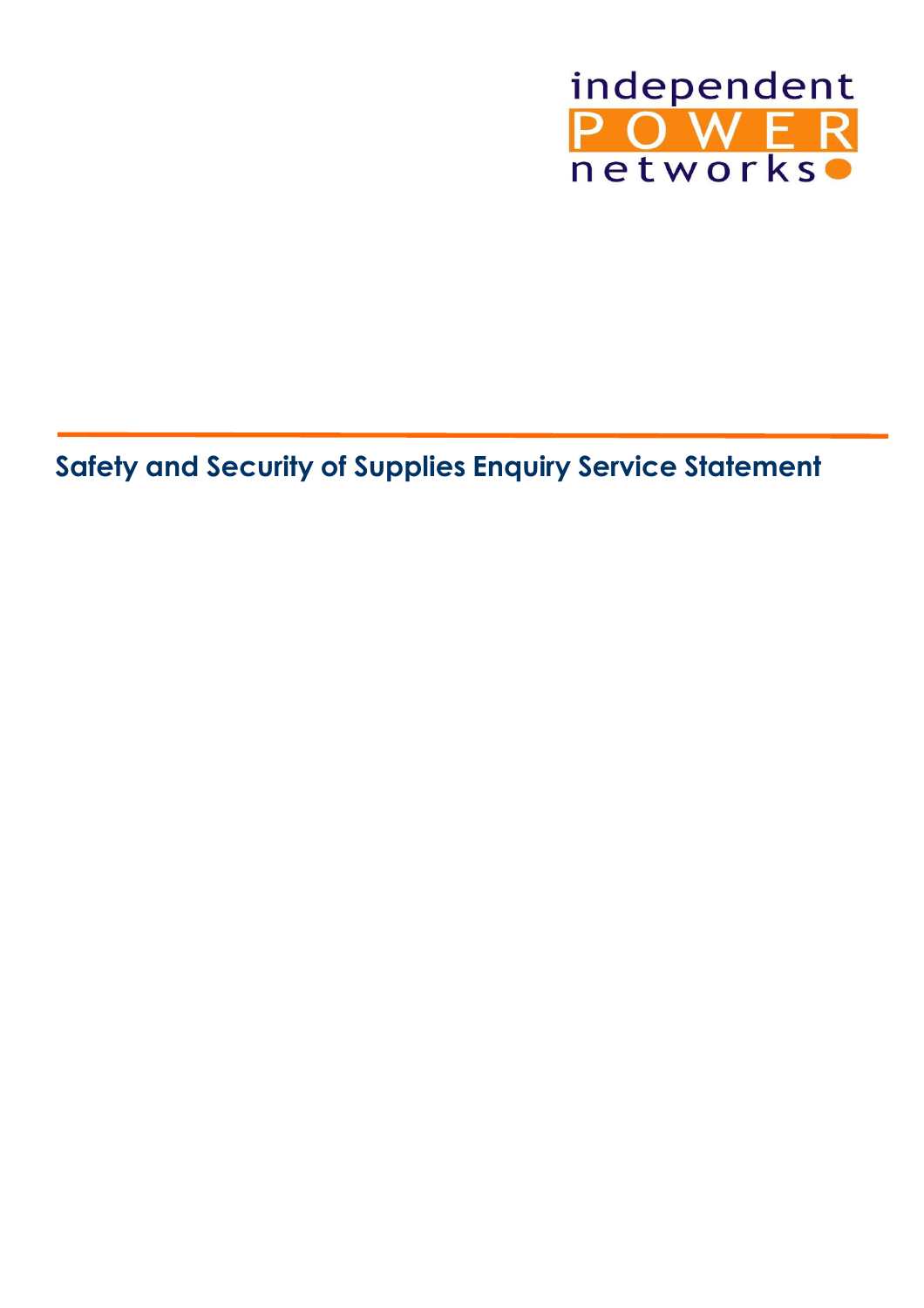## **Introduction**

Independent Power Networks is a licensed distribution network operator responsible for the safe delivery of electricity through its networks to properties across Great Britain.

Independent Power Networks does not sell electricity but ensures that it is delivered to end customers. The companies that sell electricity to consumers and send out bills are called electricity suppliers. Any enquiries relating to billing or the supplier's Priority Services Register should be directed to the customer's supplier. Contact details can be found on a recent electricity bill.

## **Safety and Security of Supplies Enquiry Service**

This statement is produced in accordance with Condition 8 of Independent Power Networks' Licence, and has been approved by the Gas and Electricity Markets Authority.

The enquiry service is continuously staffed and can be contacted 24 hours a day, 365 days a year. Please bear in mind that urgent reports are best made by telephone. The service is free at the point of use.

### **Reporting an emergency**

To report a loss of supply or a concern about the safety of our equipment, call us free on:

### **Telephone: 0800 013 0849 TextDirect:18001 0800 013 0849**

This number can also be found on customer's electricity bills. Calls may be monitored to ensure that customers receive a prompt and efficient service.

Our emergency enquiry service operates 365 days a year, 24 hours a day. In the case of more widespread emergencies, automatic answering facilities may be used to keep customers up to date with developments. In this event an alternative number will be made available to contact a member of our call centre staff to receive reports or provide additional information if required.

### **Further Information**

All reports and enquiries received in accordance with this statement, whether made by telephone, in writing, or in person, will be processed in a prompt and efficient manner and in accordance with any relevant guaranteed and overall standards of service set from time to time by Ofgem.